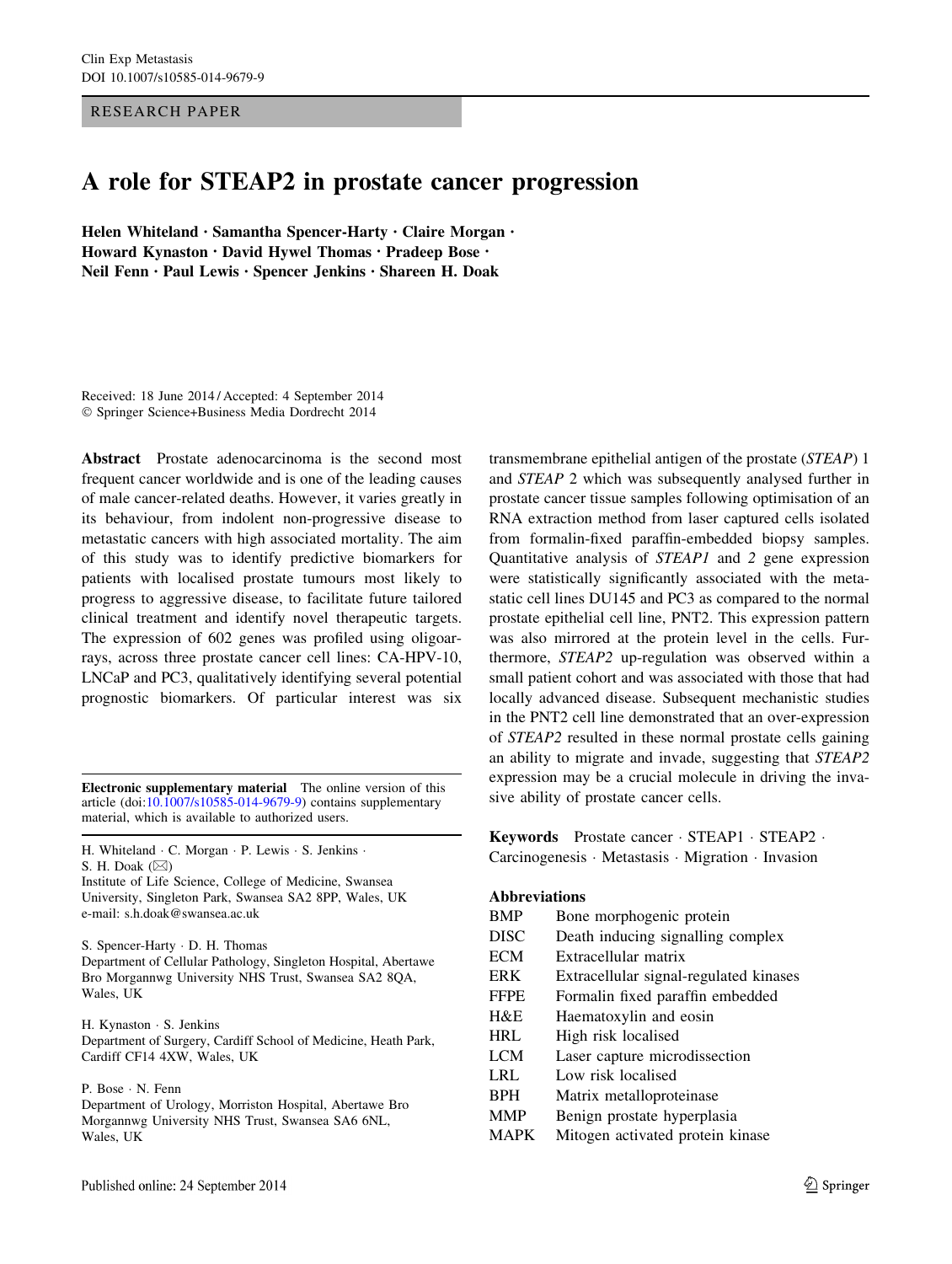| <b>PCa</b>   | Prostate cancer                             |
|--------------|---------------------------------------------|
| <b>PSA</b>   | Prostate specific antigen                   |
| <b>TIMP</b>  | Tissue inhibitor metalloproteinase          |
| TGF          | Transforming growth factor                  |
| <b>TRUS</b>  | Transrectal ultrasound                      |
| <b>STEAP</b> | Six transmembrane epithelial antigen of the |
|              | prostate                                    |

## Introduction

Prostate cancer (PCa) is a disease that affects men ranging from  $45$  to  $80+$  years of age, but is most prevalent in men over the age of 75 years [\[1\]](#page-10-0). It is generally a slow growing cancer that is usually asymptomatic in its early stages and in many men follows an indolent course without the development of metastatic disease. Nonetheless, the PCa incidence rate has increased world-wide in recent years, although this may be due in part to improved screening and detection methods [\[2](#page-10-0)]. PSA testing to detect PCa at an early stage has resulted in increasing numbers of men being diagnosed with small sized tumour volumes, enhancing the curative treatment of these tumours [\[3](#page-10-0)]. PSA levels are used alongside clinical stage and prostate biopsy Gleason score to determine the risk of recurrence and/or progression after initial diagnosis of non-metastatic disease [[4\]](#page-10-0). Consequently, this risk stratification can allow clinicians to recommend treatment options accordingly. However, the D'Amico risk categories lack sufficient accuracy to predict prognosis for many patients and various nomograms or scoring systems such as artificial neural networks to predict outcome are not sufficiently robust to tailor treatment. Whilst the Gleason scoring system can provide some prognostic value, it does not accurately discriminate between patients with tumours that are likely to progress or remain indolent [\[5\]](#page-10-0). Additionally, following primary treatment, PSA levels may indicate biochemical recurrence and/or progression. However, there is still an urgent need for predictive biomarkers able to identify those patients most at risk of developing progressive PCa to ensure their treatment is tailored appropriately.

Metastasis accounts for the main cause of cancer mortality and is a process whereby the primary site tumour cells gain the ability to spread to a secondary site  $[6]$  $[6]$ . The main stages involved in metastasis include degradation of the basement membrane, invasion through the extracellular matrix (ECM), intravasation, evasion of anoikis, extravasation, and finally establishment of secondary site carcinoma through proliferation, angiogenesis, and micro-environment activation. The ECM is centrally involved in this process as despite being non-cellular, it provides a physical scaffold and facilitates necessary signalling for tissue morphogenesis, differentiation and homeostasis [[7\]](#page-10-0). Mounting evidence has suggested that alterations in the tumour microenvironment are principally controlled by matrix metalloproteinases (MMPs). MMPs can degrade a variety of cell adhesion molecules resulting in the modulation of cell–cell and cell-ECM interactions [[8\]](#page-10-0). The role and expression of MMPs and its inhibitor tissue inhibitor metalloproteinases (TIMP) varies within different cancers and on the neighbouring cells that are induced in a paracrine manner by cancer cells [\[8\]](#page-10-0). Fibroblasts are stimulated to release MMPs by cancer cells that release interleukins and growth factors [[9\]](#page-10-0). MMPs can therefore promote or inhibit development or progression of cancer. In PCa, MMPs -2, -7, -9, -13 and -14 have been shown to be involved in PCa and their over-expression promotes PCa growth and metastasis [\[10–13\]](#page-10-0). Furthermore, recent evidence has demonstrated that the protein six transmembrane epithelial antigen of the prostate (STEAP2) increases ERK signalling, a molecule whose downstream effectors are MMPs [[14\]](#page-10-0). Its functions are thought to involve the endocytotic and secretory pathways [[15\]](#page-10-0), and it also acts as a ferrireductase and cupric reductase which stimulates the uptake of iron and copper into the cell [[16](#page-10-0)]. STEAP2 has been shown to affect PCa cell growth, as its down regulation results in the up-regulation of some cell cycle inhibitors including CDKIs and p21 both in vitro and in vivo [\[14\]](#page-10-0). STEAP2 also affects cell proliferation, and when down-regulated, apoptosis levels are increased. Reports focusing on the STEAP2 status in human tumours are very limited and no previous studies have assessed its potential role in the promotion of tumour invasiveness. However, one investigation has demonstrated its up-regulation within prostate tumours compared to normal glands in 46 tissue sections taken from 13 prostatectomy tissue samples, suggesting a possible role in carcinogenesis [\[15](#page-10-0)]. Thus, further functional studies are warranted.

Developing a detailed understanding of the metastatic process is critical as this knowledge may lead to the identification of novel molecular biomarkers with a central role in tumour invasion. This will not only provide tools to enable the early identification of patients that have developed molecular changes that support metastatic spread, but could also lead to new therapeutic drug targets. Such advances would therefore have a dramatic impact as they will result in the tailored clinical management of patients. Consequently, the aim of this study was to identify potential prognostic biomarkers for aggressive PCa that may be capable of distinguishing between localised and metastatic tumours that in turn may be applied to the clinical setting.

#### Materials and methods

#### Cell culture

To evaluate potential biomarkers for PCa progression in the present study, a model based on five prostate cell lines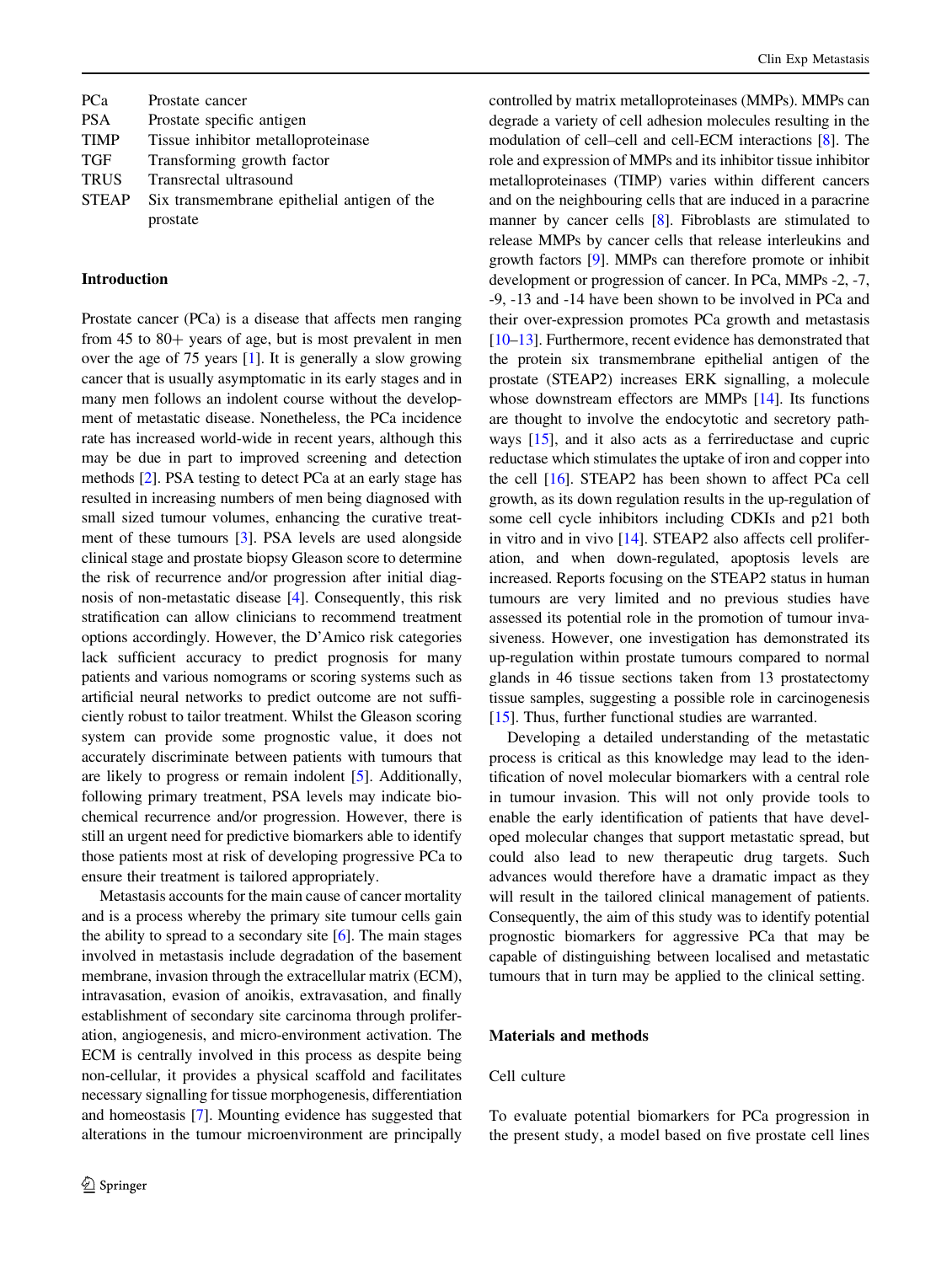Table 1 Patient groupings for gene expression analysis based on diagnostic indices

| Group number | Group label                  | Number of<br>patients | Gleason<br>score | PSA range<br>(ng/mL) | Clinical stage                       |
|--------------|------------------------------|-----------------------|------------------|----------------------|--------------------------------------|
|              | Low risk, localised tumours  | $\overline{4}$        | $<$ 6            | <10                  | $<$ T2                               |
| 2            | High risk, localised tumours | $\overline{4}$        | >7               | $22 - 33$            | $<$ T2                               |
|              | Locally advanced tumours     | 4                     | Any              | Any                  | Evidence of extra<br>capsular spread |
| 4            | Metastatic tumours           | 5                     | Any              | Any                  | M1                                   |
|              | Non-cancer control           | 4                     | N/A              | N/A                  | N/A                                  |

with increasing metastatic potential was utilised. PNT2 (normal prostate epithelial cells) was the control model for gene expression analysis, to which variations in expression within CA-HPV-10 (localised PCa), LNCaP (lymph node metastasis), DU145 (brain metastasis) and PC3 (bone metastasis) cells were directly compared. All cell lines were obtained from the American Type Tissue Culture (ATTC, UK). PNT2, LNCaP, DU145 and PC3 were cultured in RPMI 1640 (Gibco, UK) supplemented with 10 % foetal bovine calf serum (FBS) and 0.5 % penicillin/ streptomycin. CA-HPV-10 cells were grown in Keratinocyte media supplemented with human recombinant EGF and Bovine Pituitary Extract supplements, the quantity of both as specified by the manufacturer (Life Technologies, UK). Cells were grown to 80 % confluency prior to subculture or analysis.

## Patient tissue samples

Ethical approval for this collection was obtained from the Swansea Local Research Ethics Committee (Ref NO: 07/WMW02/59, approved in August 2007). Formalin fixed paraffin embedded (FFPE), PCa samples from patients  $(n = 18)$  were categorised into four groups as follows: low risk localised (LRL), high risk localised (HRL), locally advanced, and metastatic disease. The groupings were defined according to the patients' Gleason score, initial preoperative PSA and stage (Table 1). The tissue obtained from these patients consisted of transrectal ultrasound (TRUS) guided biopsies with an equivalent haematoxylin and eosin (H&E) slide that was analysed by a consultant pathologist to ensure that sufficient material was present for the study (minimum 20 % tumour involvement). Normal prostate TRUS tissue samples from patients  $(n = 4)$  who displayed no prostate disease were used as controls.

Group 1 (Table 1) included four patients, aged 48–66 years (median age 58 years), diagnosed with Gleason score 6 tumours, a presenting PSA of 4.7–6.1 ng/mL (median PSA 5.63 ng/mL) and with clinically  $\leq$ T2 tumours. Group 2 comprised of four patients with clinical T2 stage, aged between 64 and 70 years (median age 67 years), a presenting PSA of 22–33 ng/mL (median initial PSA 27 mg/mL) and Gleason scores ranged from 7 to 10 (median Gleason score 8). Group 3 included four patients with an age range of 57–72 years (median age 64 years), PSA of 2.8–10 ng/mL (median PSA 6.3 ng/mL), Gleason score of 8 or 9, and all had evidence of extra capsular spread. Group 4 patients had evidence of metastasis and/or death as a result of PCa, aged 55–83 years (median age 70.4 years) and had an initial PSA value of 27.0–600 ng/mL (median PSA 220.4 ng/mL). Group 5 contained four patients with no evidence of cancer on prostatectomy sections.

Laser capture microdissection (LCM)

FFPE patient tissue sample blocks were sectioned at 5  $\mu$ m thickness and placed onto a specialised LCM PEN membrane slide (Carl-Zeiss). Slides were de-paraffinised using xylene, followed by a series of ethanol washes and subsequently H&E stained. Once dry, areas of malignant cells within each of the biopsies present on the slide were identified and laser captured into individual eppendorf tubes with the PALM LCM system (Carl-Zeiss).

# RNA extraction

Total RNA was extracted from all cell lines using the Illustra RNA spin Mini Kit (GE Healthcare, UK), with exception of CA-HPV-10 cells, which were subjected to the Trizol method for RNA extraction according to manufacturer's instructions (Life Technologies, UK). Three biological replicates for each of the cell lines were obtained.

For the laser captured patient tissue samples, total RNA was extracted using the MasterPure Kit (Illumina, WI) according to manufacturer's recommendations, and pooled with patients of the same group (Table 1) due to limited RNA yields following laser capture.

# Gene expression profiling

Initial Oligoarray screening was conducted using four cell lines: PNT2, CA-HPV-10, LNCaP and PC3. Using the Truelabelling Amp 2.0 kit for RNA amplification (SABiosciences, UK), 1 µg total RNA was converted into cRNA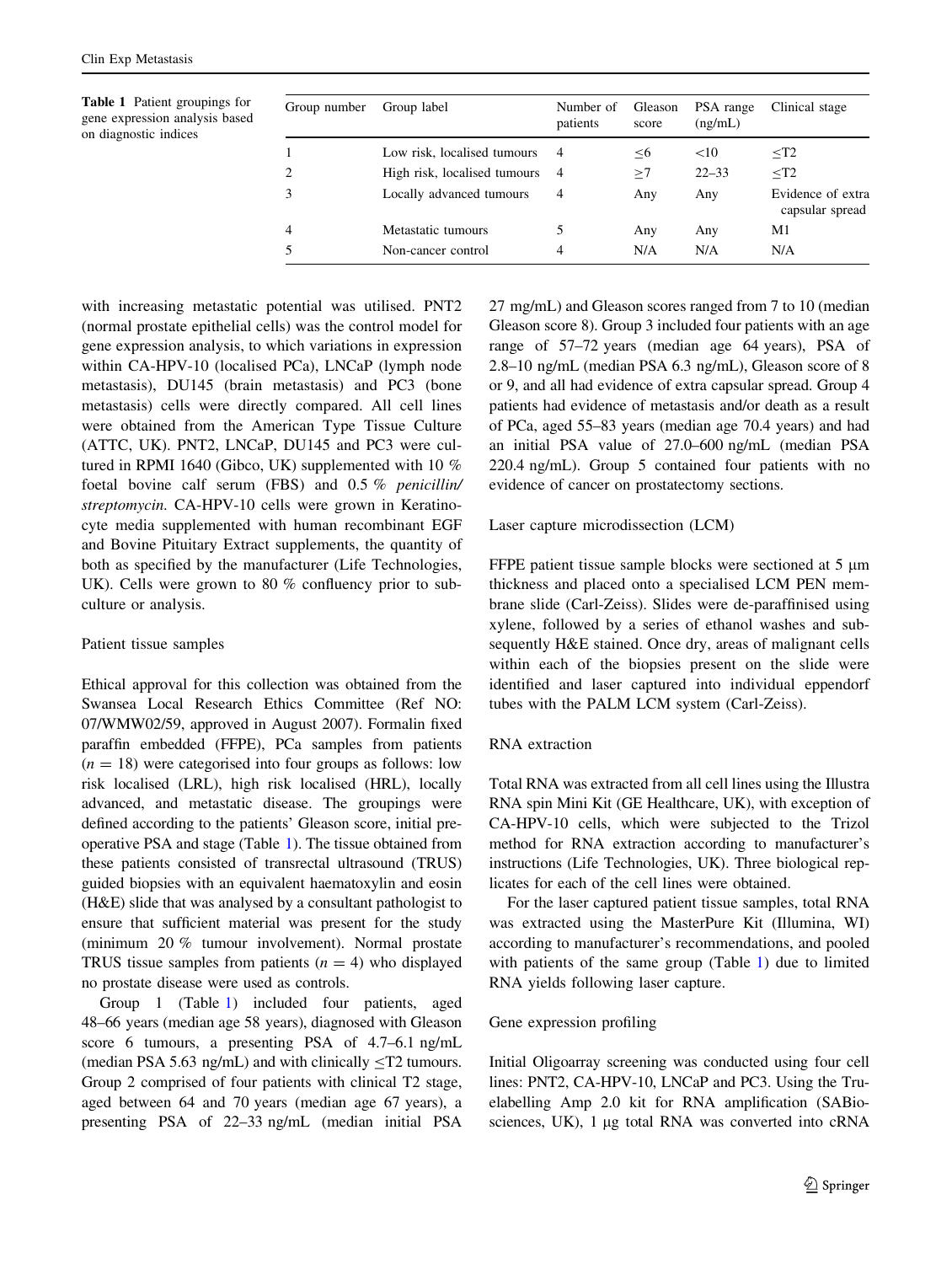according to manufacturer's instructions, and applied to the following oligoarrays (SABiosciences, UK): ECM and adhesion molecules, PCa biomarkers, WNT Signalling, and TGF-b/BMP signalling pathway; screening a total of 602 genes (see Supplementary Fig. 1 for full gene list). The protocol was carried out according to manufacturer's instructions, and each array contained eight housekeeping genes as an internal control to ensure appropriate hybridisation during the assay.

## cDNA synthesis

For all cell lines (PNT2, CA-HPV-10, LNCaP, DU145 and PC3) 1 µg of total RNA was used for generation of cDNA using the Retroscript Kit (Ambion, UK) according to manufacturer's instructions. For patient tissue samples, following amplification,  $1 \mu$ g of cRNA was required for cDNA generation using the QuantiTect Reverse Transcription Kit (Qiagen, UK). A gene specific cDNA generation was performed for all tissue samples using the following primer sequences: STEAP1 forward- CATTATTCCCAGATTCTT TGATTGTC, Reverse- CGCTTGAATATTGTTGCTGCAT A; STEAP2 forward- GCAATGCTTTAAACTGGAGAGA AT, reverse- AAAGTTTGGTGGTGTATAAAATCTGT; HPRT forward- GACTGTAGATTTTATCAGACTGA, reverse-TGGATTATACTGCCTGACCAA. STEAP2 primer sets were designed and provided by PrimerDesign Ltd (Cat# SY-hu-600, UK) whilst HPRT primers were designed and optimised in-house, and purchased from Sigma-Aldrich (UK).

## Quantitative real time PCR (qPCR) analysis

qPCR was performed using iQ SYBR Green Supermix (Bio-Rad, UK) on a MYiQ qPCR machine (Bio-Rad, UK). Primers were used with a starting concentration of 15 pm and the reference gene was HPRT. Cycles for STEAP1 and HPRT were as follows: 95 °C for 3 min (1 cycle), 94 °C for 30 s followed by 60 °C for 10 s and 72 °C for 15 s (40 cycles), and 95 °C for 30 s (1 cycle). Melt curve analysis was performed for each reaction to ensure amplification specificity. Custom designed STEAP2 primers were purchased from Primer Design Ltd (UK, Cat# SY-hu-600), with the qPCR protocol as follows: 95  $\degree$ C for 10 min, followed by 40 cycles of 95 °C for 10 s, 60 °C for 60 s. Fold gene expression was assessed using the  $2^{-\Delta\Delta CT}$ method.

## Western blot analysis

For each of the five cell lines, a concentration of  $50 \mu g$  of protein was loaded onto an 8 % gel. Antibody dilutions for each protein were as follows: STEAP1 1:100, STEAP2

1:200, and b-actin loading control 1:2,500 (all antibodies supplied by Santa Cruz, CA). Protein bands were visualised on the membranes following transfer using a chemiluminesence approach with the Immun-star<sup>TM</sup> WesternC<sup>TM</sup> kit (Bio-Rad, UK) according to manufacturer's instructions, while membrane imaging and densitometry was performed on the ChemiDoc (Bio-Rad, UK). Each protein band was normalised against the house keeping protein  $\beta$ -actin.

## STEAP2 transfection

Entry clones and destination vectors were purchased (Invitrogen, UK) in which the entry vector contained the gene sequence for STEAP2 (CloneID IOH37819, Invitrogen, UK). The ORF is in the pENTR221 Gateway vector and the Destination vector utilised was Gateway<sup>®</sup> pcDNA<sup>TM</sup> DEST40 Vector (Invitrogen, UK). For transfection efficiency positive control,  $pENTR^{TM}$ —gus was used, while the negative control contained only the destination vector without the entry clone. An LR recombination reaction (a recombination reaction between attL and attR sites) between the entry clone and destination vector was performed using the Gateway<sup>®</sup> LR Clonase<sup>®</sup> II Enzyme mix (Invitrogen, UK) according to manufacturer's instructions, resulting in the final plasmid construct for transfection.

Plasmids containing the STEAP2 gene were transfected into 5a select electroporation competent E. coli (BioLine, UK) using a GenePulser XCell (Bio-Rad, UK). Transfected bacteria were grown on ampicillin agar plates and plasmid DNA isolated using the QIAquick PCR Purification Kit (Qiagen, UK). One day prior to transfection, PNT2 cells were seeded in 6 well plates at  $0.5 \times 10^6$  cells in 2 mL of growth media ensuring that the cells were 50–80 % confluent in time for transfection. In order to produce transient expression cell lines, 650 ng of isolated plasmid DNA was diluted in 500 µl serum free RPMI 1640 media. Using the Lipofectamine<sup>TM</sup> LTX & Plus Reagent (Invitrogen, UK) according to manufacturer's instructions,  $3 \mu L$  Lipofectamine LTX was added to the diluted plasmid DNA and incubated for 2 h at room temperature and subsequently applied to the cultured cells. After 24 h of incubation in the Lipofectamine LTX reagent, cells were washed with PBS and 1 µg Neomycin antibiotic was applied for 24 h at  $37^{\circ}$ C for cell selection. STEAP2 up-regulation in the purified population of transfected cells was subsequently confirmed by qPCR.

## Migration assay

Selected transfected cells, and non-transfected PNT2 cells, were grown to 80 % confluency in the presence of 0.5  $\mu$ g/ mL neomycin. A uniform and equal scratch was made along the length of all wells containing the STEAP2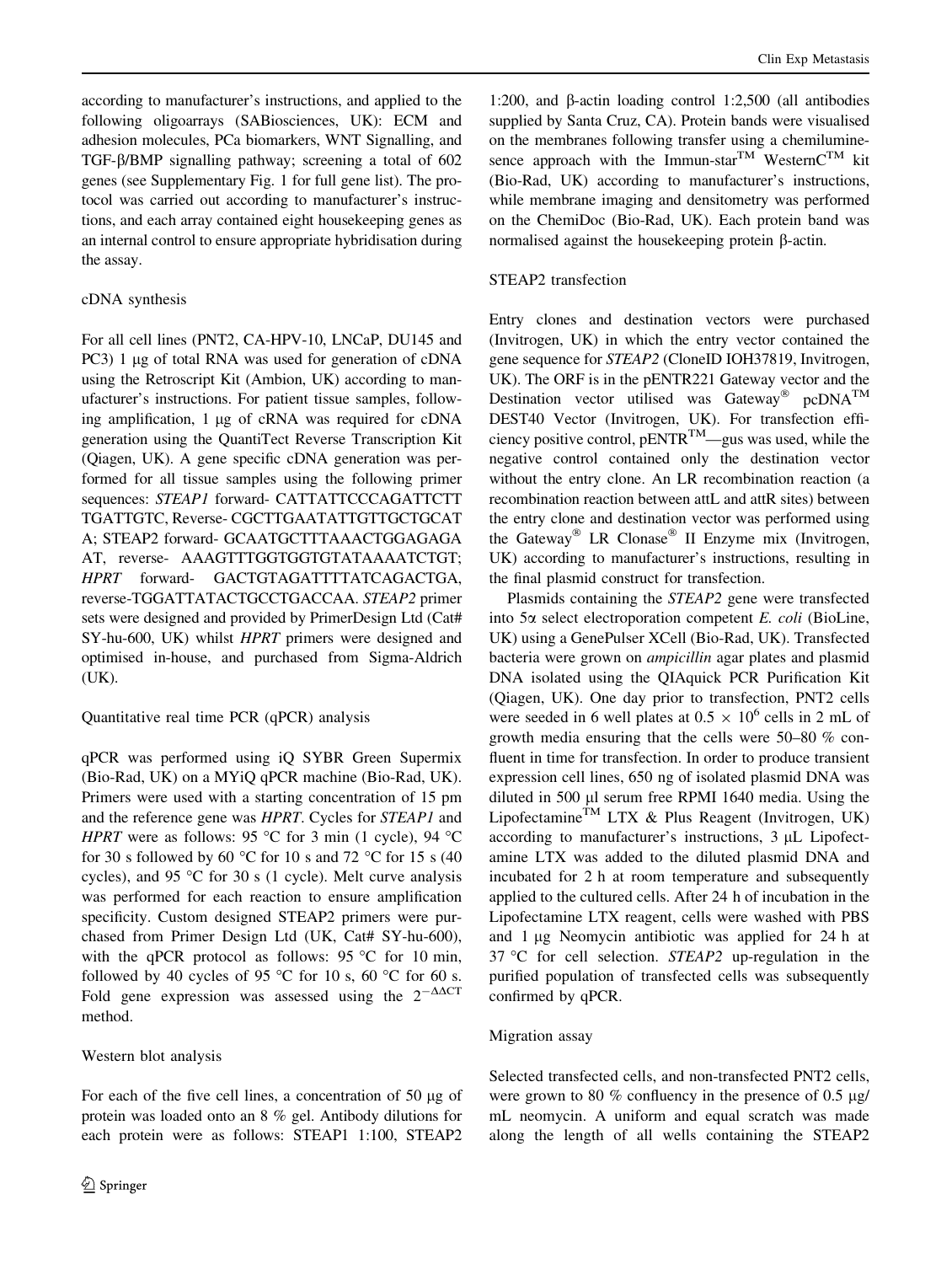transfected cells, negative scrambled vector control, and the non-transfected PNT2 negative control cells. Images of the scratches were taken at time points 0, 3 and 6 h and this experiment was repeated in triplicate.

#### Invasion assay

Transwells with  $8 \mu m$  pore size filters (Millipore, UK) covered with Matrigel diluted 1:3 with RPMI 1640 media containing no supplements were placed into 6-well plates. To the lower chamber, RPMI 1640 containing 10 % FBS was added and to the upper chamber  $2.5 \times 10^4$  cells were seeded in RMPI 1640 without supplements. Plates were incubated at 37 °C in a 5 %  $CO<sub>2</sub>$  atmosphere for 24 h. Cells on the upper surface of the Matrigel layer were removed, while remaining cells that had invaded through the Matrigel layer were stained with haematoxylin and scored under a light microscope. Non-transfected normal PNT2 epithelial cells were used as negative controls, PC3 cells were used as positive controls due to their highly invasive ability, and all experiments were performed in triplicate.

## Statistical analysis

Statistical analysis was performed using SPSS software version 16.0 for Windows. For qPCR data as the relative expression levels for the three replicates for each gene within each cell line was not normally distributed, these fold values were log transformed and tested for distribution. The log transformed relative expression levels were normally distributed and therefore used for comparisons with a one way ANOVA with Tukey's and Dunnet's post hoc test. This test was also used to determine the significance of the percentage of wound closure within the scratch assay, and the percentage of cell invasion.

## **Results**

By utilising five prostate cell lines and screening  $>600$ genes for variations in transcriptional expression patterns, the aim of this study was to identify potential new biomarkers that may distinguish between localised, locally advanced and metastatic PCa.

Screening of 602 genes identified variation in STEAP1 and STEAP2 expression in metastatic PCa cells

RNA extracted from PNT2, CA-HPV-10, LNCaP, and PC3 cell lines was successively applied to four oligoarrays focused on genes for ECM and adhesion molecules, PCa biomarkers, WNT signalling, and TGF- $\beta$ /BMP signalling pathways, screening a total of 602 genes (supplementary Fig. 1). Variations in gene expression within these arrays (normalised to multiple housekeeping genes on each array as controls for hybridisation), were qualitatively analysed by visually comparing gene spot intensities to the control PNT2 cells (supplementary Fig. 2). This analysis subsequently identified several genes of potential interest; in total, 24 genes were down-regulated and 42 genes upregulated within the cancer cell lines (Fig. [1](#page-5-0)). Of these, 28 genes had highly notable visual differences in gene expression that were associated within the metastatic cells only (and were not substantially altered in the localised CA-HPV-10 tumour cells). However, two genes were selected for further validation due to vast differences in gene spot intensities compared to PNT2. These genes included: STEAP1 and STEAP2 due to their marked increase in expression within the metastatic cell lines only and not within the localised cancer cell line or PNT2.

For qPCR analysis a third metastatic cell line, DU145, was included to assess the expression of STEAP1 and 2 across three metastatic cell lines. Quantification using qPCR demonstrated STEAP1 expression was statistically significantly up-regulated in all four cancer cell lines compared to PNT2; thus, as the increased expression was also present in the localised tumour cell line (CA-HPV-10), this alteration was not specific to invasive PCa alone. In contrast, STEAP2 expression was elevated significantly in only the metastatic cell lines (Table [2\)](#page-5-0) and not in the localised cells, suggesting a potential role for STEAP2 in the promotion of localised PCa to an aggressive state.

Protein expression levels of STEAP1 and STEAP2 in prostate cancer cells

As expression patterns at the transcriptional level are not always mirrored following translation, the protein levels of STEAP1 and STEAP2 were analysed in all five cells lines. STEAP1 protein expression was slightly elevated in the more aggressive metastatic cell lines DU145 and PC3, compared to PNT2 cells (Fig. [2\)](#page-5-0) which is in agreement with the RNA levels quantified. However, interestingly, the protein expression of STEAP2 was significantly increased in the metastatic cell lines DU145 and PC3 (28-fold), in comparison to PNT2 protein levels. The data obtained for STEAP2 protein levels also correlated with the findings observed at the transcript level further demonstrating a potential role for STEAP2 in particular, in the promotion of localised prostate cancer to an aggressive state.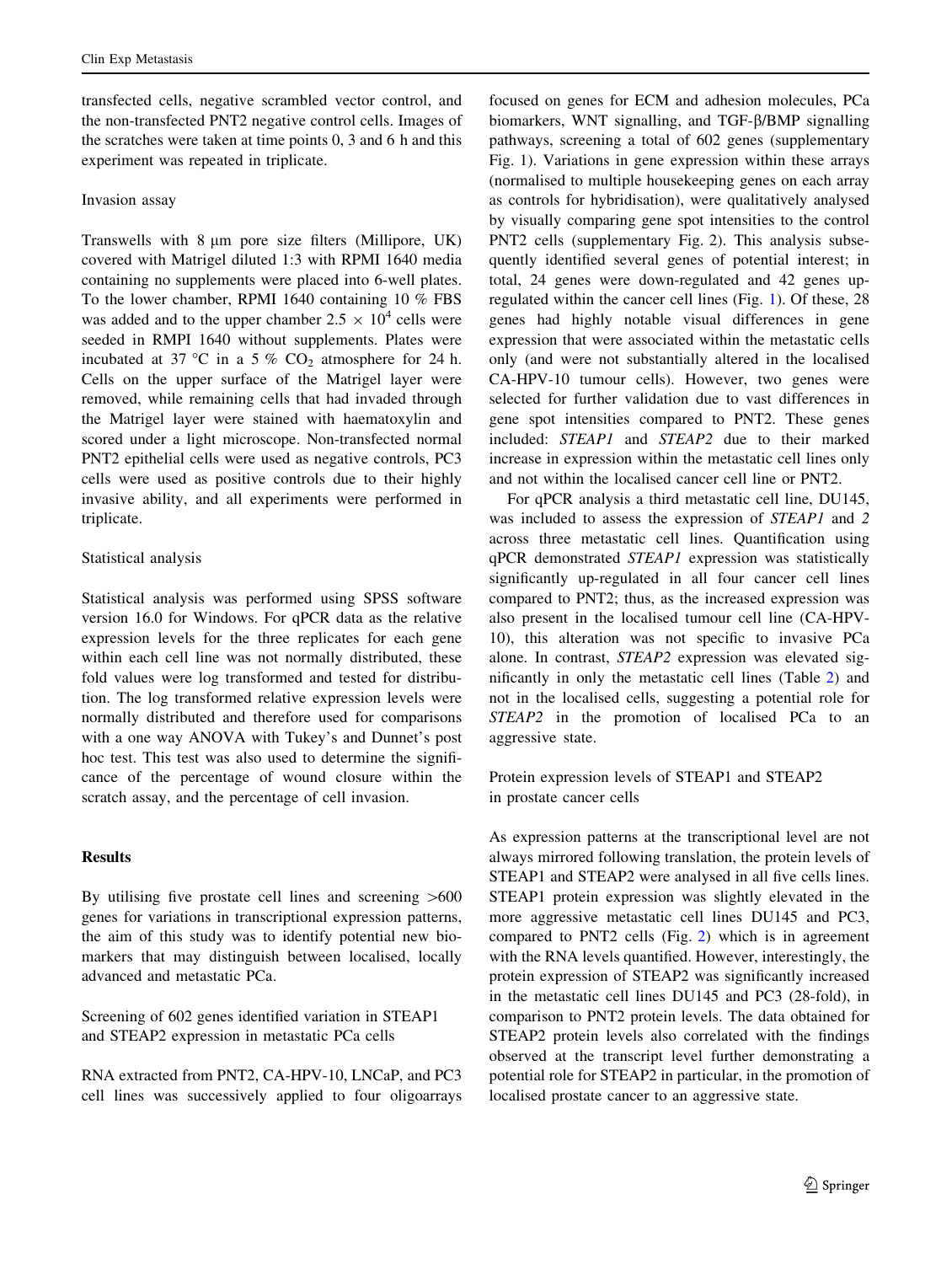<span id="page-5-0"></span>

b Fig. 1 Heat map of gene expression changes in CA-HPV-10, LNCaP and PC3 cells in relation to PNT2 gene expression. From the 603 genes screened using the four different pathway specific arrays, as indicated by the gene spots, a total of 24 genes were noted to be down-regulated and 42 genes were up-regulated in the prostate cancer cells within the locally advanced CA-HPV-10 cell line, lymph node metastasis cell line: LNCaP, and the bone metastasis cell line PC3, as compared to PNT2 cells. The oligoarray gene spot intensities were used to form a heat map where red indicates a general up-regulation of the gene, green a down-regulation, and black is indifferent expression compared to the PNT2 gene spot intensity. The original gene spot array image can be seen in supplementary Fig. 2

Table 2 Fold changes in STEAP1 and STEAP2 expression in the prostate cancer cell lines as compared to normal PNT2 prostate epithelial cells

| Gene          | Cell line   |          |          |                 |  |
|---------------|-------------|----------|----------|-----------------|--|
|               | $CA-HPV-10$ | LNCaP    | DU145    | PC <sub>3</sub> |  |
| <i>STEAP1</i> | $+29.3**$   | $+300**$ | $+8.2**$ | $+11.6**$       |  |
| <i>STEAP2</i> | 19          | $+399**$ | $+8.1**$ | $+4.5**$        |  |

+ Up-regulation

- Down regulation

 $* p < 0.05$ 

\*\*  $p < 0.001$ 



Fig. 2 Protein Expression levels of STEAP1 and STEAP2 in PNT2, DU145 and PC3 cells. STEAP2 was highly expressed in the more aggressive metastatic cell lines DU145 and PC3 with a 27 fold increase in both compared to PNT2 when analysing with densitometry. Slight up-regulation of STEAP1 was also observed in DU145 and PC3 (2.52 and 3.38 increase respectively) compared to PNT2  $(n = 3)$ 

# Expression of STEAP1 and STEAP2 in TRUS biopsy patient tissue samples

TRUS biopsies are often the first tissue sample obtained from patients with suspected PCa and thus it is important to identify biomarkers that are detectable within this sampling tissue. Due to the heterogeneous nature of this disease, TRUS biopsies contain both tumour and non-tumour tissue, therefore the use of LCM allows the isolation of specific cancerous cell populations for analysis. Consequently, LCM is critical for gene expression profiling as it prevents the tumour cell expression profiles from being masked or diluted by the natural transcriptional activity of the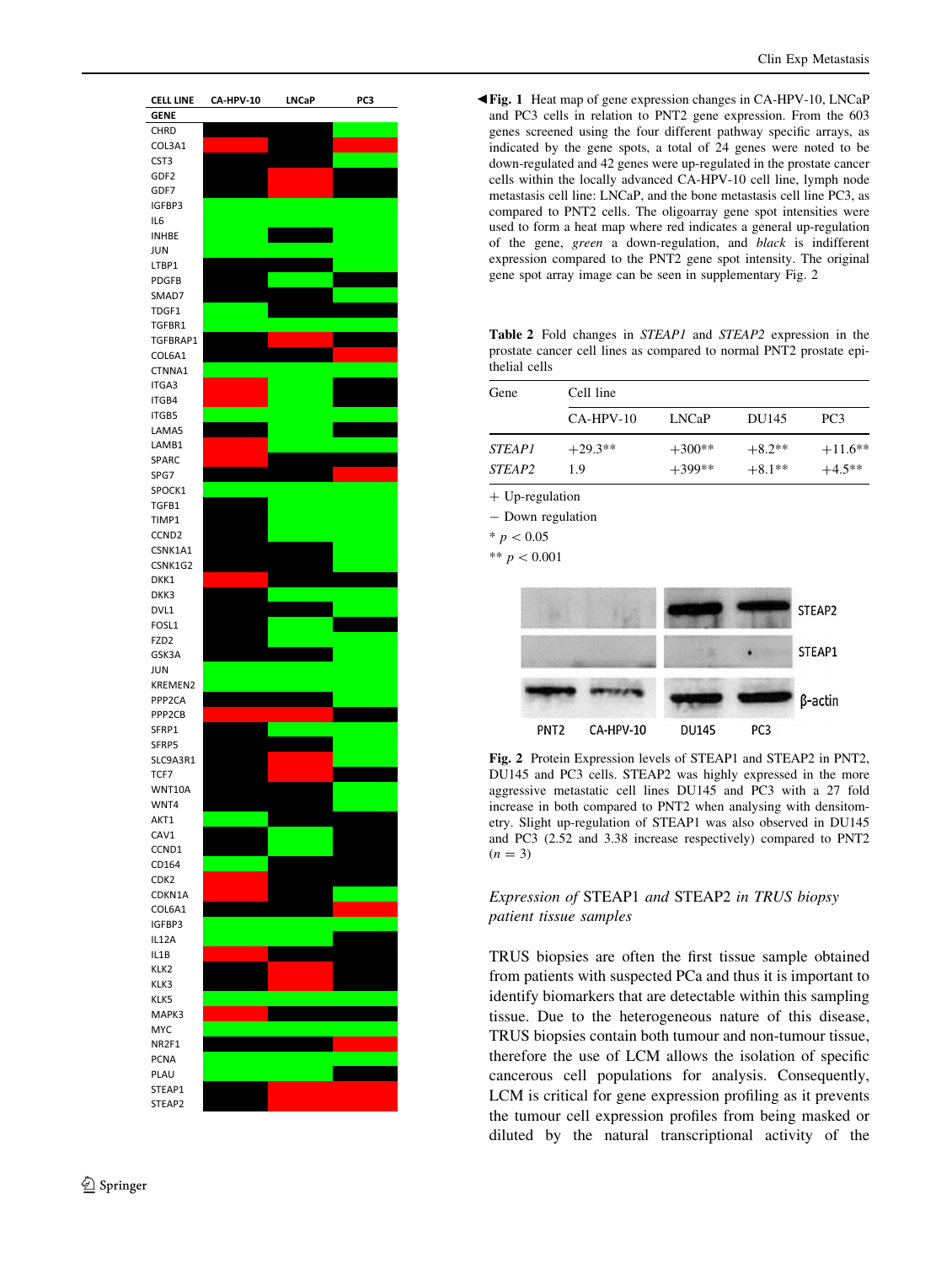surrounding normal tissue. However, a caveat of this technique is that very limited quantities of RNA are extracted from the small tumour cell numbers isolated by LCM and this problem is exacerbated by the substantially limited size of the FFPE TRUS biopsy tissue samples, which are typically 5  $\mu$ m thick, by 1 cm long and 1.2 mm wide. Thus, in the present study, we have described an enhanced method for RNA extraction from laser captured FFPE tissue samples and the subsequent processing steps to facilitate gene expression analysis.

As the data generated in the cell lines predominantly highlighted STEAP1 and STEAP2 in prostate carcinogenesis, their gene expression was analysed in 18 PCa FFPE TRUS biopsy patient tissue samples and four control prostate RNA extracts that originated from un-diseased FFPE prostate tissue. The expression profile of these two genes of interest was assessed in pooled patient samples placed into one of four groups: low risk localised (LRL), high risk localised (HRL), locally advanced, and metastatic tumours and the test gene expression profiles were compared to that seen within the control normal tissue samples.

Interestingly, STEAP1 expression was increased in LRL patients (4.45-fold), HRL (8.15-fold) and metastatic patients (7.45-fold) compared to the normal prostate tissue samples, but its expression was not substantially elevated in the locally advanced patients (2.03-fold) (Fig. 3) ( $p = 0.007$ , 0.011, 0.011 and 0.185 respectively). With regard to STEAP2 gene expression, patients in the HRL (1.98-fold) and metastatic (1.71-fold) groups demonstrated normal expression levels of STEAP2 compared to the normal, non-cancer patients, whilst in the low risk localised and locally advanced PCa group of patients there was a 5.77 ( $p = 0.022$ ) and 14.10-fold  $(p = 0.003)$  increase respectively in expression compared to benign prostate tissue.

Over expression of STEAP2 results in increased migration and invasion

The data generated from the PCa cell line-based analyses and the gene expression studies in FFPE TRUS biopsy specimens identified STEAP2 as a potential biomarker for invasive PCa. However, in order to determine the mechanistic role that STEAP2 plays in driving prostate carcinogenesis, further analysis was conducted to determine if an up-regulation of the gene in PNT2 normal prostate epithelial cells would enable the gain of migratory or invasion characteristics. A transient transfection approach was utilised to promote over-expression of STEAP2 in PNT2 cells, which was confirmed by qPCR. A 2.2 fold increase in STEAP2 expression was recorded in the transfected cells compared to their parental non-transfected PNT2 control cells. Nonetheless, this nominal up-regulation of STEAP2 in PNT2 cells caused an increase in their capacity for



Fig. 3 Relative STEAP1 and STEAP2 gene expression levels in prostate tumour TRUS biopsy tissue samples as compared to normal prostate tissue. a STEAP1 expression was significantly up-regulated in the low risk localised tumours ( $p = 0.007$ ), high risk localised tumours ( $p = 0.011$ ) and metastatic patients ( $p = 0.011$ ) but not within the locally advanced patients ( $p = 0.185$ ) ( $n = 3$ ). **b** STEAP2 expression was significantly elevated in patients within the low risk localised ( $p = 0.022$ ) and a large up-regulation noted within the locally advanced tumours ( $p = 0.003$ ) ( $n = 3$ ). Four to five patients included within each group were pooled together for this analysis

migration as compared to that of non-transfected PNT2 cells (Fig. [4](#page-7-0)a). In STEAP2 transfected cells the mean percentage of wound closure over 6 h, across three replicates was 63.7 %, which was a statistically significant increase in migratory capacity compared to 40.2 % closure observed with the non-transfected PNT2 cells ( $p = 0.014$ ) (Fig. [4b](#page-7-0)). PNT2 cells transfected with the scrambled vector demonstrated a wound closure of 37.1 %, which was very similar to that of the non-transfected cells. Indeed, the difference between wound closure in cells containing the scrambled vector was not statistically different to the nontransfected cells ( $p = 0.877$ ), but was statistically significantly lower than the STEAP2 transfected cells  $(p = 0.024)$ . This clearly demonstrated that *STEAP2* overexpression resulted in the normal PNT2 cells gaining an increased propensity for migration.

It was also pertinent to consider whether STEAP2 overexpression increased the invasive ability of the normal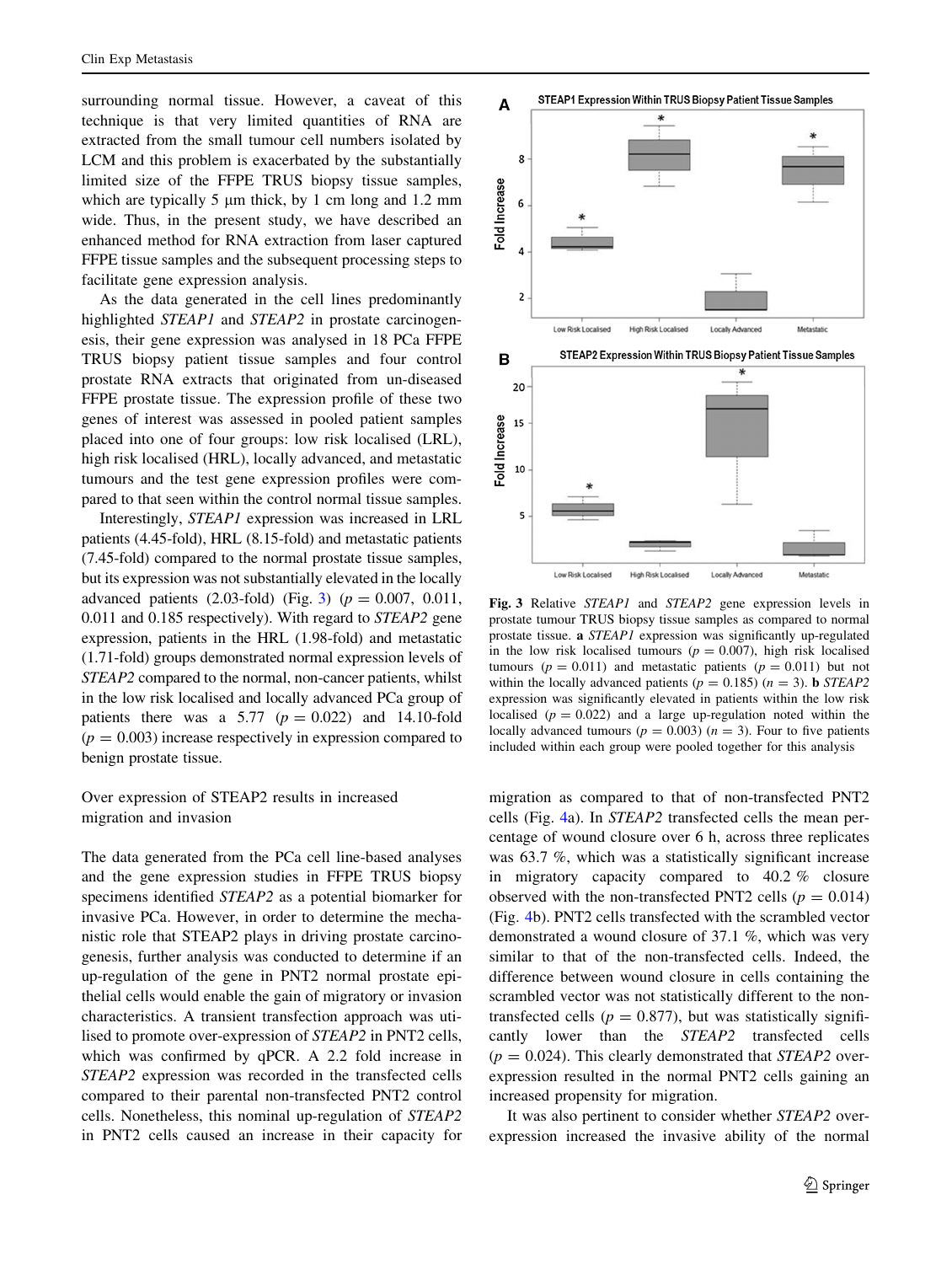<span id="page-7-0"></span>

Fig. 4 Wound closure rates of PNT2 cells expressing varying levels of STEAP2. a Representative light microscopy images taken at 0, 3 and 6 h time-points following the creation of a scratch wound in PNT2 cell monolayers (images taken with  $\times 10$  magnification). **b** In comparison to both the non-transfected PNT2 cells and the scrambled vector cells, it can be clearly seen that STEAP2 transfected PNT2 cells demonstrated an increased migratory ability as the scratch closed

Table 3 Clinicopathological status of each patient group

|                     | Average age<br>(years) | Average PSA<br>(ng/mL) | Average<br>Gleason score |
|---------------------|------------------------|------------------------|--------------------------|
| Low risk localised  | $57.8 \pm 2.6$         | $5.6 \pm 4.7$          | 6.0                      |
| High risk localised | $66.0 \pm 2.6$         | $27.0 \pm 4.7$         | $8.8 \pm 1.3$            |
| Locally advanced    | $64.0 \pm 7.5$         | $6.3 \pm 3.0$          | $8.8 \pm 0.5$            |
| Metastatic          | $80.3 \pm 0.8$         | $279.3 \pm 258.8$      | $9.0 \pm 0.8$            |

prostate PNT2 cells. To investigate invasion, PC3 cells were selected as a positive control given their inherent invasive capacity (Fig. 4c). The mean number of PC3 cells, across the three triplicates, invading through the Matrigel layer was 6 % over 24 h (Fig. 4d). Non-transfected PNT2 cells demonstrated a substantially lower invasive ability with only 0.7 % of cells migrating across the basement

at a faster rate ( $p = 0.014$ ). c Representative light microscope images taken at 24 h of cell invasion across the basement membrane. Non-Transfected (a) and scrambled vector (b) had very few invasive cells after 24 h, whereas and up-regulation of STEAP2 (c) resulted in an increase of cells with invasive capacity, although not statistically significant. PC3 cells were used as a positive control for invasion (d)  $(n = 3$  for all cell types)

membrane over the same time period (significantly lower than that of PC3 cells ( $p = 0.037$ )). Interestingly however, PNT2 cells over-expressing STEAP2 demonstrated an increase in the number of cells gaining the ability to invade the basement membrane, with 2.3 % of cells traversing the barrier. Although this increase in cell invasion was not statistically significant ( $p = 0.851$ ), it was 3.2-fold higher than that observed in the control cells, suggesting an increase in migratory capacity following over-expression of STEAP2.

Of interest is whether there is any correlation between STEAP2 expression and clinicopathological status of these patient groups (Table 3). High expression of STEAP2 was noted at the gene expression level within the LRL and locally metastatic patients and not within the HRL or metastatic group. The two patient groupings where high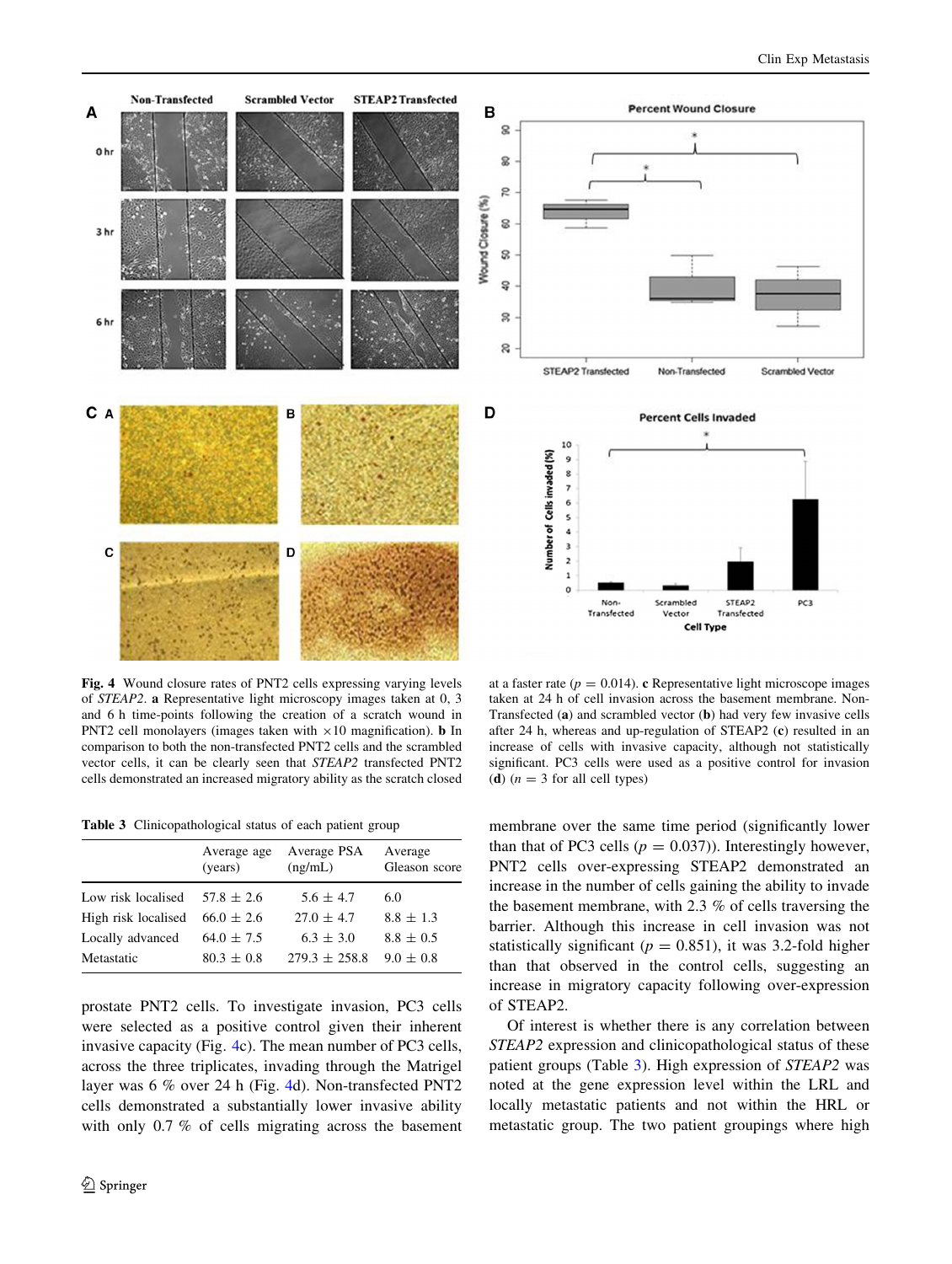STEAP2 expression was seen, did not have PSA values that were statistically different ( $p = 0.721$ ), with both having similar PSA values observed at time of diagnosis when the TRUS biopsies were obtained. When taken together, the PSA values of both LRL and locally advanced patients do have statistically different PSA values compared to the HRL ( $p = 0.002$ ) and the metastatic group ( $p = 0.001$ ).

#### **Discussion**

Incidence rates of PCa are increasing, possibly due in part to the implementation of PSA screening detecting more patients at earlier stage of the disease. However, even with PSA monitoring, clinical stage and Gleason score, when taken together do not adequately identify those tumours that will potentially progress to metastatic disease- which is the main cause of death from malignancy. Metastasis is a crucial step in the progression of cancer. Not only does it make patient treatment more problematic, but it is also associated with poor prognosis. It is important therefore to identify molecules that play a focal role in driving prostate carcinogenesis, particularly those that promote its spread to secondary sites. They could serve as biomarkers for predicting disease progression or alternatively could be targets for potential future therapies. In this study, over 600 genes were screened using oligoarrays that served to first identify those that displayed the most prominently altered expression levels compared to the non-cancerous prostate epithelial cell line, PNT2. This allowed the targeting and subsequent analysis of STEAP1 and STEAP2 in metastatic PCa cell lines, DU145 and PC3, as well as their analysis in patient TRUS biopsy tissue samples (although within a small subset of patient numbers).

Of particular interest was the high gene expression of STEAP2 in metastatic cancer cell lines as compared to PNT2. Furthermore, elevated STEAP2 protein expression was observed in the more aggressive and metastatic cell lines DU145 and PC3 compared to the PNT2 cell line. Thus, it was of particular interest to assess the possibility that STEAP2 may promote a phenotype that supports metastasis. By adopting transient transfection techniques, STEAP2 was over-expressed in the normal prostate epithelial PNT2 cells, and these modified cells were subsequently examined using invasion and migration assays. The migration assay demonstrated that PNT2 cells with elevated STEAP2 gene expression were able to migrate at a quicker rate than the wild-type cells. This was an exciting finding as this study is the first to demonstrate the effect that STEAP2 has on inducing migration in non-cancerous cells that are forced to over-express the gene, thus indicating STEAP2 may have an important role in carcinogenesis. This supports a previous study in normal monkey kidney fibroblast cells (COS-7) transfected with STEAP2, which resulted in higher cell proliferation rates [[14\]](#page-10-0). Wang and colleagues also knocked down STEAP2 in LNCaP cells and demonstrated that this resulted in increased apoptosis [[14\]](#page-10-0).

The ability of PNT2-STEAP2 transfected cells to invade through a basement membrane was also considered. Strikingly, a trans-well migration/invasion assay demonstrated that up-regulation of STEAP2 in PNT2 cells caused an increase in the number of cells invading through the matrix compared to wild-type PNT2 cells. The transient transfection technique employed in this investigation resulted in a 2.2-fold increase in STEAP2 expression in PNT2, which is of particular importance given the invasion response observed at this nominal level of over-expression. In the clinical samples assessed, higher levels of STEAP2 over-expression were observed that may therefore be associated with the promotion of greater invasive and migratory abilities. PC3 cells demonstrated a higher invasive capacity than PNT2-STEAP2 transfected cells, but this is to be expected given their higher nascent levels of STEAP2 expression coupled to the fact that many signalling pathways would be destabilised in PC3 due to the genetically unstable nature of these cancerous cells. In contrast, the invasion responses observed in the transfected PNT2 cells would be solely due to the STEAP2 up-regulation, and thus it may be expected that the level of invasion would not be as pronounced as observed for PC3. Consequently, this cumulative migration and invasion data demonstrates that STEAP2 must play a role in promoting cancer cells to invade the local microenvironment, leading to neoplastic progression.

Meta-analysis on publicly available data on the International Cancer Genome Consortium (ICGC) resulted in a total of 67 donors affected by STEAP1 variation across a total of 23 projects accounting for 14 different cancers. There were also 75 mutations identified across all of these projects. The top three cancers with the highest rate of STEAP1 variance include malignant lymphoma where 9 % of patients had varied STEAP1 expression, serous ovarian cancer (5.4 %) and liver cancer patients (3.85 %).

A recent study by Yamamoto et al. demonstrated that STEAP1 was an important molecule for tumour progression. Disruption of the intra-cellular communication between the tumour cells and adjacent tumour associated stromal cells can be achieved when STEAP1 is knockdown within tumour cells [[17\]](#page-10-0). They also observed that STEAP1 was important in the communication between DU145 cells and its surrounding tumour associated stromal cells. This cross-talk leads to the growth of the tumour in vivo, making STEAP1 an interesting therapeutic target [\[17](#page-10-0)]. Furthermore, association between STEAP1 expression with features of worse prognosis such as biochemical relapse,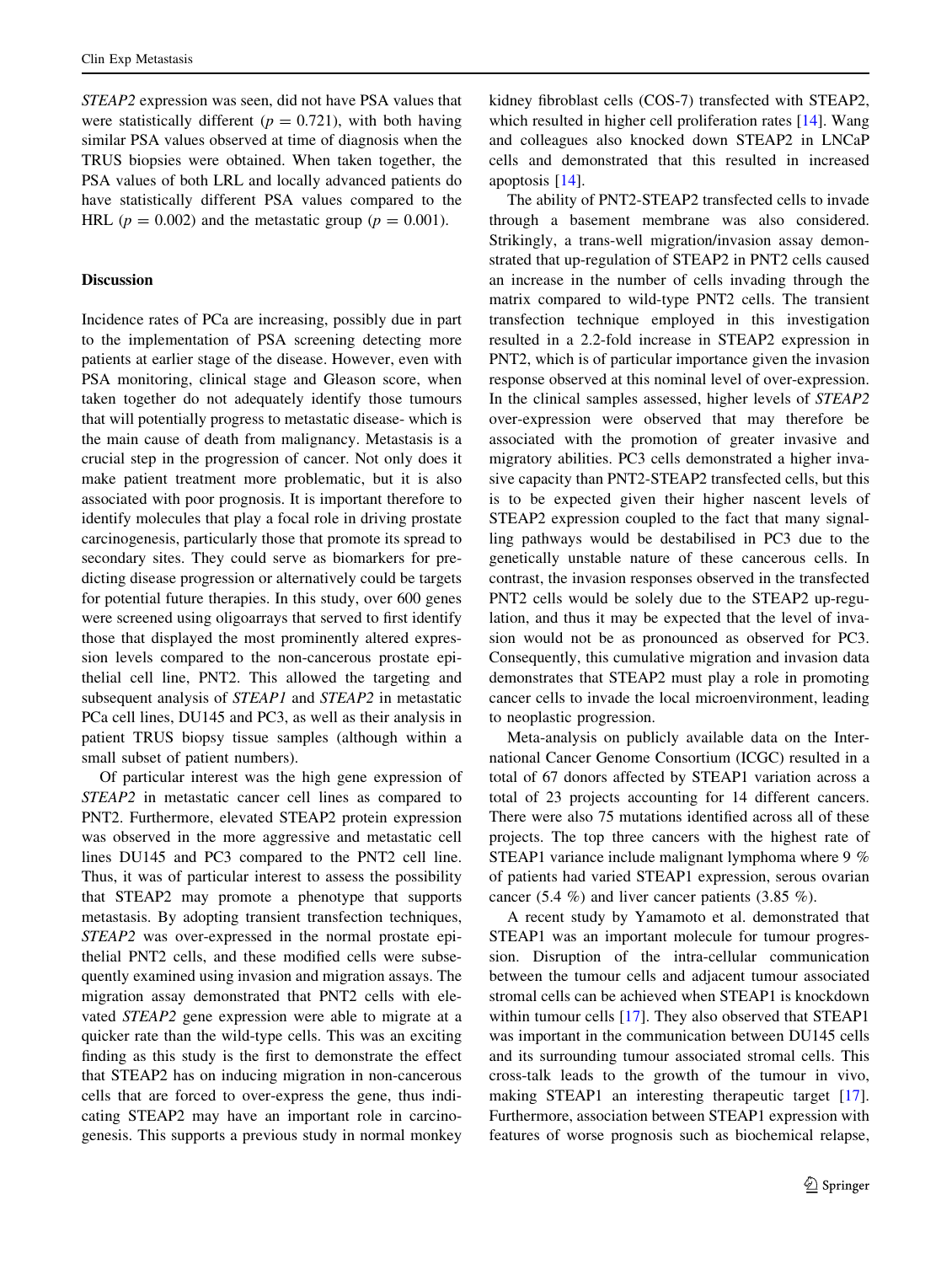high grade tumour and seminal vesicle invasion has been reported [[2\]](#page-10-0). Thus indicating STEAP1 could be an independent prognostic marker of biochemical relapse, particularly as over-expression of STEAP1 in prostate tumours resulted in a decreased time to metastasis and PCa specific death. In other cancers, there is a significant association between high STEAP1 expression and reduced overall survival, such as in colorectal cancer, diffuse large B cell lymphoma, and acute myeloid leukaemia. Furthermore, over-expression of STEAP1 has been observed in malignant plasma cells compared to normal bone marrow plasma cells [[18\]](#page-10-0). The role of STEAP1 in cancer proliferation and invasion may be via its regulation of  $Na^+$ ,  $k^+$ , and  $Ca^+$ concentrations [[19–22](#page-10-0)]. An invasive PCa phenotype has been associated with higher levels of voltage gated  $Na<sup>+</sup>$ channels, leading to androgen independent stages [\[22–24](#page-10-0)]. Consequently, progression of PCa to an androgen insensitive stage results where  $Ca^{2+}$  and  $K^{+}$  levels have been modulated [[25,](#page-10-0) [26\]](#page-10-0).

Although STEAP2 is not highlighted in the 336 cases presented in The Cancer Genome Atlas, evaluation of publicly available data on other databases including the ICGC identified a number of studies where STEAP 2 expression was varied within patients. The three cancers with the highest variance in STEAP2 expression were in oesophageal cancer (18 % of patients), malignant lymphoma (18.2 %), and serous ovarian cancer (16.1 %). A small PCa data set that involved 11 patients resulted in 9.1 % having altered STEAP2 expression. Where data was available, the clinical outcome of patients with altered STEAP2 expression across all cancers resulted in 41 patients having complete remission, 22 relapsed, 21 progressed, 7 remained stable, and 3 had partial remission. A total of 184 mutations in the STEAP2 gene were also noted across all cancer projects.

Previous reports indicate STEAP2 is directly involved in influencing PCa cell proliferation directed partially by the regulation of cell cycle-related gene expression [\[14](#page-10-0)]. It has also been shown that STEAP2 is a survival factor in PCa cells as its knockdown resulted in increased apoptosis within LNCaP cells. The apoptotic pathway in which STEAP2 exerts its effect is not currently understood although the extrinsic apoptotic pathway may be a possibility due to STEAP2 localisation at the cell membrane [\[14](#page-10-0), [27\]](#page-10-0). Under normal conditions signals that are extracellular activate the receptors on the cell surface, initiating a signalling cascade that results in the formation of deathinducing signalling complex (DISC) promoting apoptosis [\[14](#page-10-0)]. STEAP2 may therefore be inhibiting the extrinsic apoptotic pathway and possibly decreasing DISC stability.

Altered signalling profiles of the MAPK/ERK pathway has been reported in metastatic cells compared to those that are non-metastatic [[28–30\]](#page-10-0), and the effect of STEAP2 on this pathway in PCa cell lines was assessed by Wang and colleagues. They ectopically expressed STEAP2 in DU145 cells and observed ERK activation in response to EGF, which was significantly increased in response to STEAP2. Therefore it was hypothesised that the role of STEAP2 in proliferation and anti-apoptotic function could possibly be ERK mediated [\[14](#page-10-0)]. The phosphorylation of ERK results in its translocation into the nucleus where it activates a variety of transcription factors, including activating protein-1 (AP-1). The MMPs  $-1, -3, -7, -9, -11, -13$ , and uPA all have consensus sequences for AP-1 [[31\]](#page-10-0). MMPs have the ability to degrade the ECM which is an essential and important step in the progression of cancer. ERK expression has been implicated in PCa [\[29](#page-10-0)], as ERK expression increases in a linear manner in epithelial cells from normal prostate, to BPH to PCa [[32\]](#page-10-0). Additionally, elevated ERK levels were observed in high grade and advanced stage prostate tumours which were associated with poor prognostic features [[33,](#page-10-0) [34](#page-11-0)]. The activation of the ERK pathway by STEAP2 results in the partial arrest of the cell cycle at  $G_0-G_1$  phase in cancer cells which increases proliferation and tumour development [\[14](#page-10-0)], and correlates with our findings following the increased migratory capacity observed in STEAP2 transfected prostate cells.

It is of importance to note that tumours are heterogeneous, the nature of which has been recently reviewed in detail [\[35](#page-11-0), [36\]](#page-11-0). Consequently, individual TRUS biopsies harboured differing clones of tumour cells, which would have likely demonstrated varying molecular profiles and Gleason grades. In this study LCM was applied to isolate all tumour specific cells within the tissue sections and these samples were subsequently pooled for qPCR analysis. As a result, it is likely that different clones that expressed STEAP2 to varying degrees may have been present within the same tumour. Thus, the gene expression outputs for STEAP2 may have been diluted in cases where there were mixed clonal populations, some of which highly expressed STEAP2, while others may have had more nominal transcriptional levels. It would therefore be pertinent in future studies to assess whether or not STEAP2 is expressed more highly at the invasive front, and whether the differing tumour sub-clones do indeed present with varying or similar transcriptional levels of STEAP2.

In summary, the present study has demonstrated for the first time that over-expression of STEAP2 results in increased migration and invasion of normal prostate epithelial cells, highlighting its potential importance in prostate carcinogenesis. It is hypothesised that one pathway in which STEAP2 could be involved, is through the promotion of an invasive phenotype via the up-regulation of ERK that in turn stimulates the transcription factor AP-1. AP-1 may then activate the MMPs, which have previously been shown to promote PCa progression (MMPs  $-2$ ,  $-7$ ,  $-9$ ,  $-13$  and  $-14$ ) resulting in the degradation of the basement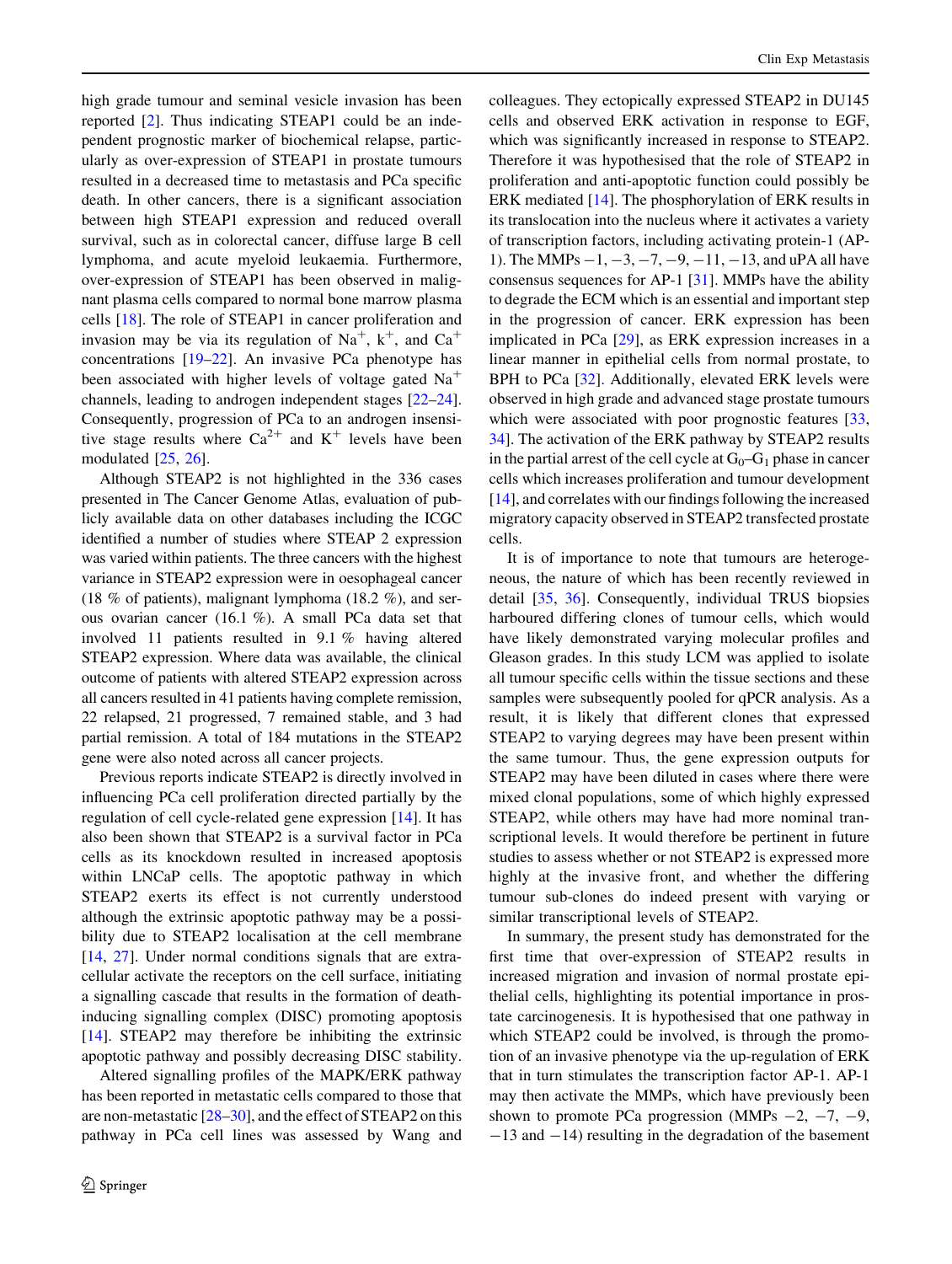<span id="page-10-0"></span>membrane (11–14). Further studies interrogating this hypothesis are required to assess the correlations between MMPs implicated in PCa and the expression levels of STEAP2. Additionally, future research should focus on examining the relationship between STEAP2 expression and clinical outcome in a large patient cohort to validate its use as a biomarker of aggressive disease.

Acknowledgments Funding for this work was kindly provided by grants to SHD from the National Institute for Social Care and Health Research (NISCHR) and the Swansea Prostate Cancer Research Fund.

Conflict of interest The authors declare that they have no conflict of interest.

#### References

- 1. Cancer Statistics [http://www.cancerresearchuk.org/cancerinfo/](http://www.cancerresearchuk.org/cancerinfo/cancerstats/types/prostate/incidence/#age) [cancerstats/types/prostate/incidence/#age.](http://www.cancerresearchuk.org/cancerinfo/cancerstats/types/prostate/incidence/#age) Accessed 15 Mar 2013
- 2. Ihlaseh-Catalano SM, Drigo SA, Jesus C, Domingues MAC, Trindade Filho JCS, Camargo JLV et al (2013) STEAP1 protein overexpression is an independent marker for biochemical recurrence in prostate carcinoma. Histopathology 63(5):678–685
- 3. Wright JL, Lange PH (2007) Newer potential biomarkers in prostate cancer. Rev Urol 9(4):207–213
- 4. D'Amico AV, Whittington R, Malkowicz SB, Schultz D, Blank K, Broderick GA et al (1998) Biochemical outcome after radical prostatectomy, external beam radiation therapy, or interstitial radiation therapy for clinically localized prostate cancer. JAMA 280(11):969–974
- 5. Partin AW, Mangold LA, Lamm DM, Walsh PC, Epstein JI, Pearson JD (2001) Contemporary update of prostate cancer staging nomograms (Partin Tables) for the new millennium. Urology. 58(6):843–848
- 6. Duffy M, McGowan P, Gallagher W (2008) Cancer invasion and metastasis: changing views. J Pathol 214(3):283–293
- 7. Frantz C, Stewart KM, Weaver VM (2010) The extracellular matrix at a glance. J Cell Sci 123(24):4195–4200
- 8. Gialeli C, Theocharis AD, Karamanos NK (2011) Roles of matrix metalloproteinases in cancer progression and their pharmacological targeting. FEBS J 278(1):16–27
- 9. Murphy G (2008) The ADAMs: signalling scissors in the tumour microenvironment. Nat Rev Cancer 8(12):932–941
- 10. Brehmer B, Biesterfeld S, Jakse G (2003) Expression of matrix metalloproteinases (MMP-2 and-9) and their inhibitors (TIMP-1 and-2) in prostate cancer tissue. Prostate Cancer Prostatic Dis 6(3):217–222
- 11. Pang ST, Flores-Morales A, Skoog L, Chuan YC, Nordstedt G, Pousette A (2004) Regulation of matrix metalloproteinase 13 expression by androgen in prostate cancer. Oncol Rep 11(6): 1187–1192
- 12. Cao J, Chiarelli C, Richman O, Zarrabi K, Kozarekar P, Zucker S (2008) Membrane type 1 matrix metalloproteinase induces epithelial-to-mesenchymal transition in prostate cancer. J Biol Chem 283(10):6232–6240
- 13. Millimaggi D, Mari M, D'Ascenzo S, Carosa E, Jannini EA, Zucker S et al (2007) Tumor vesicle-associated CD147 modulates the angiogenic capability of endothelial cells. Neoplasia (New York, NY) 9(4):349
- 14. Wang L, Jin Y, Arnoldussen YJ, Jonson I, Qu S, Mælandsmo GM et al (2010) STAMP1 is both a proliferative and an antiapoptotic factor in prostate cancer. Cancer Res 70(14):5818
- 15. Korkmaz KS, Elbi C, Korkmaz CG, Loda M, Hager GL, Saatcioglu F (2002) Molecular cloning and characterization of STAMP1, a highly prostate-specific six transmembrane protein that is overexpressed in prostate cancer. J Biol Chem 277(39):36689–36696
- 16. Ohgami RS, Campagna DR, McDonald A, Fleming MD (2006) The Steap proteins are metalloreductases. Blood 108(4):1388
- 17. Yamamoto T, Tamura Y, Kobayashi J-i, Kamiguchi K, Hirohashi Y, Miyazaki A et al (2013) Six-transmembrane epithelial antigen of the prostate-1 plays a role for in vivo tumor growth via intercellular communication. Exp Cell Res 319(17):2617–2626
- 18. Moreaux J, Kassambara A, Hose D, Klein B (2012) STEAP1 is overexpressed in cancers: a promising therapeutic target. Biochem Biophys Res Commun 429(3):148–155
- 19. Gomes IM, Maia CJ, Santos CR (2012) STEAP proteins: from structure to applications in cancer therapy. Mol Cancer Res 10(5):573–587
- 20. Challita-Eid PM, Morrison K, Etessami S, An Z, Morrison KJ, Perez-Villar JJ et al (2007) Monoclonal antibodies to six-transmembrane epithelial antigen of the prostate-1 inhibit intercellular communication in vitro and growth of human tumor xenografts in vivo. Cancer Res 67(12):5798
- 21. Lalani EN, Laniado ME, Abel PD (1997) Molecular and cellular biology of prostate cancer. Cancer Metastasis Rev 16(1–2):29–66
- 22. Smith P, Rhodes NP, Shortland AP, Fraser SP, Djamgoz M, Ke Y et al (1998) Sodium channel protein expression enhances the invasiveness of rat and human prostate cancer cells. FEBS Lett 423(1):19–24
- 23. Bennett ES, Smith BA, Harper JM (2004) Voltage-gated  $Na + channels$  confer invasive properties on human prostate cancer cells. Pflügers Archiv 447(6):908-914
- 24. Laniado ME, Lalani EN, Fraser SP, Grimes JA, Bhangal G, Djamgoz M et al (1997) Expression and functional analysis of voltage-activated Na<sup>+</sup> channels in human prostate cancer cell lines and their contribution to invasion in vitro. Am J Pathol 150(4):1213
- 25. Laniado ME, Fraser SP, Djamgoz M (2001) Voltage-gated  $K^+$ channel activity in human prostate cancer cell lines of markedly different metastatic potential: distinguishing characteristics of PC-3 and LNCaP cells. Prostate 46(4):262–274
- 26. Prevarskaya N, Skryma R, Bidaux G, Flourakis M, Shuba Y (2007) Ion channels in death and differentiation of prostate cancer cells. Cell Death Differ 14(7):1295–1304
- 27. De Mattia F, Gubser C, van Dommelen MMT, Visch HJ, Distelmaier F, Postigo A et al (2009) Human Golgi antiapoptotic protein modulates intracellular calcium fluxes. Mol Biol Cell 20(16):3638–3645
- 28. Kaarbo M, Kokk TI, Saatcioglu F (2007) Androgen signaling and its interactions with other signaling pathways in prostate cancer. BioEssays 29(12):1227–1238
- 29. Arnoldussen YJ, Saatcioglu F (2009) Dual specificity phosphatases in prostate cancer. Mol Cell Endocrinol 309(1):1–7
- 30. Krueger JS, Keshamouni VG, Atanaskova N, Reddy KB (2001) Temporal and quantitative regulation of mitogen-activated protein kinase (MAPK) modulates cell motility and invasion. Oncogene 20(31):4209
- 31. Reddy KB, Nabha SM, Atanaskova N (2003) Role of MAP kinase in tumor progression and invasion. Cancer Metastasis Rev 22(4):395–403
- 32. Royuela M, Arenas MI, Bethencourt FR, Fraile B, Paniagua R (2002) Regulation of proliferation/apoptosis equilibrium by mitogen-activated protein kinases in normal, hyperplastic, and carcinomatous human prostate. Hum Pathol 33(3):299–306
- 33. Gioeli D, Mandell JW, Petroni GR, Frierson HF, Weber MJ (1999) Activation of mitogen-activated protein kinase associated with prostate cancer progression. Cancer Res 59(2):279